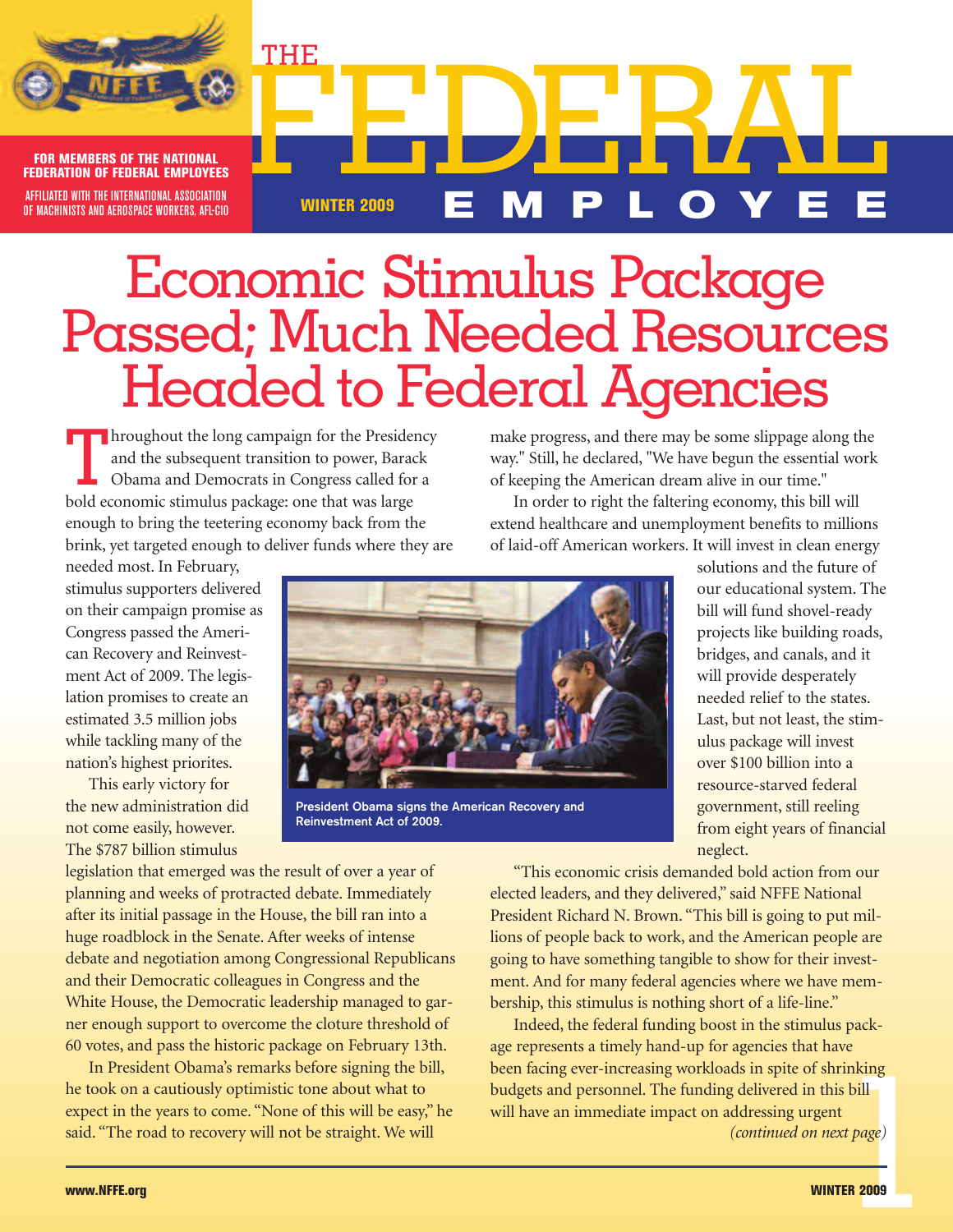#### *(continued from previous page)*

agency priorities that have been put on the back burner for years. The stimulus funding may soon be making a difference at your workplace, as many NFFE agencies are in line for relief under the package.

Housing and Urban Development (HUD) is one of the largest beneficiaries of the increased funding, receiving a total of nearly \$13 billion in resources to combat the nation's daunting mortgage crisis. The spending will be targeted on forming neighborhood stabilization programs, providing homelessness prevention grants to laid-off workers, and bulking-up public housing capital and management expenses, among others.

Department of Defense (DoD) will also see substantial stimulus dollars headed its way: \$4.2 billion for modernizing and repairing facilities; \$1.3 billion for construction of medical facilities for service-people and their families; \$890 million to improve base housing; and \$300 million for research, development, testing, and evaluation at DoD facilities.

### **"Though we are encouraged by the administration's early efforts to fund federal agencies, we will work to ensure that this remains a priority throughout their tenure."**

The U.S. Forest Service will also be given a sizeable amount for projects that have gone underfunded for years: \$650 million to improve and maintain Forest Service facilities and another \$500 million for wildfire management, of which \$250 million would be devoted to federal lands.

The Department of Veterans Affairs (VA) will be able to address many pressing needs as a result of the stimulus as well. The VA will receive: \$1 billion for maintenance and construction of medical facilities; \$150 million for new or remodeled nursing home facilities; \$150 million to hire and train claims processors; and \$50 million for energy projects and monument/memorial repairs.

Many other NFFE agencies stand to gain from the passage of the stimulus as well:

- \$4.6 billion to the Army Corps of Engineers for flood protection, hydropower, and navigation/infrastructure improvements.
- \$4.8 billion to the General Services Administration for making federal buildings and vehicles more energy efficient.
- \$500 million to the Indian Health Service for modernizing health clinics and hospitals.
- \$320 million to supplement current Bureau of Land Management projects.
- \$240 million for the Coast Guard to remove obstacles and improve navigation.
- \$140 million to upgrade U.S. Geological Survey facilities and equipment.
- \$90 million to improve domestic passport facilities and systems.

"Though we are encouraged by the administration's early efforts to fund federal agencies, we will work to ensure that this remains a priority throughout their tenure," Brown said.

Exercise<br>Brown<br>For<br>visit www<br>WINTER For more information on the American Recovery and Reinvestment Act of 2009, visit **www.recovery.gov.**



### **THE FEDERAL EMPLOYEE**

**National Federation of Federal Employees**

805 15th Street, NW Washington, DC 20005 (202) 816-4420 (202) 898-1861 fax

> **Richard N. Brown** *National President*

**Bill Dougan** *National Secretary-Treasurer*

**Bill Fenaughty** *Assistant Directing Business Representative*

### **National Vice Presidents**

**Jozef Drozdowski Patricia La Sala Kolleen McGrath John Obst Tim Ostrowski Debbie Ransom Colin Walle**

**Randy Erwin Cassie Kerner Cory Bythrow** *Writers/Editors*

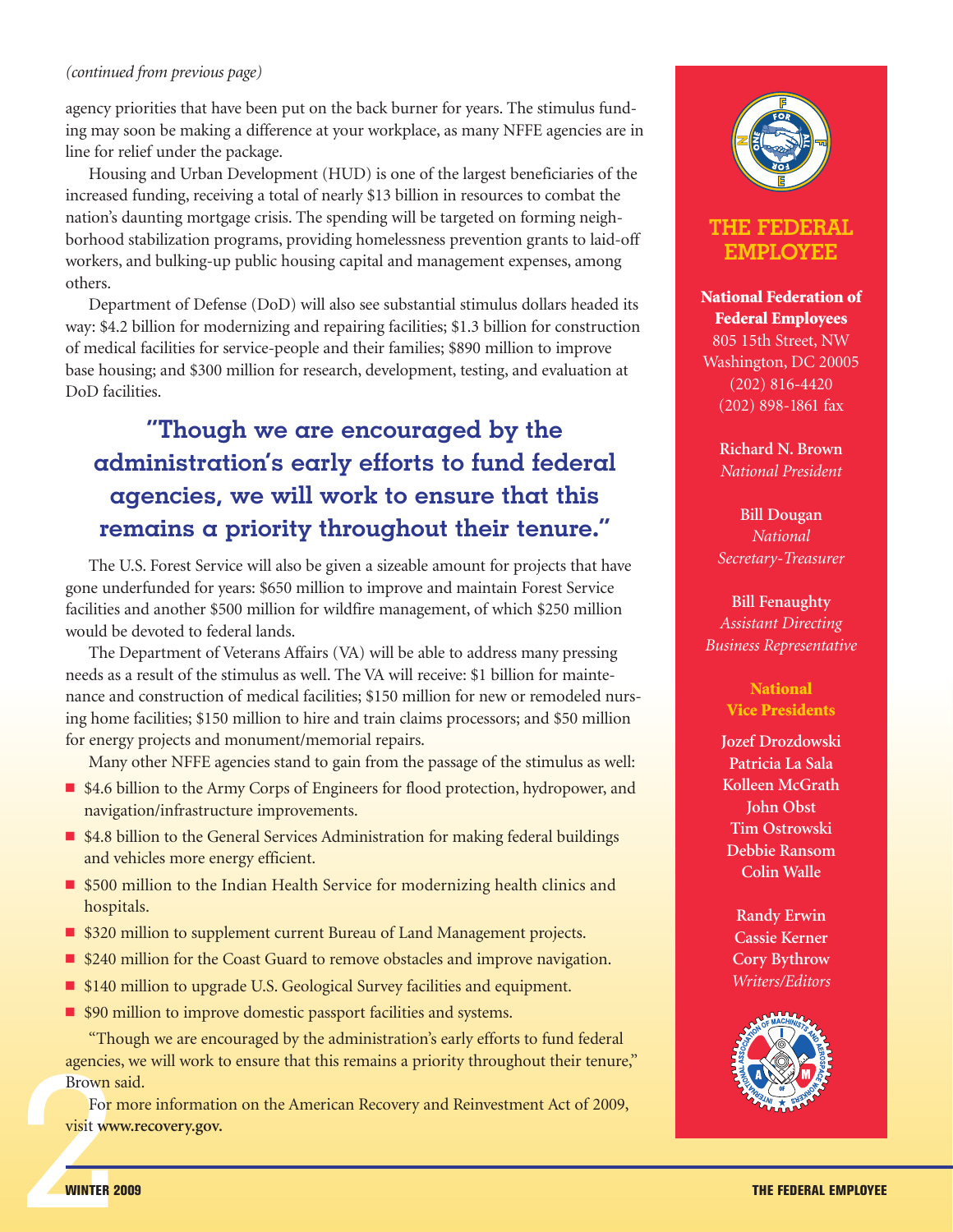## **O F T H E P R E S I D E N T** FROM THE DESK

Dear Brothers and Sisters,

The times are rapidly changing here in Washington,<br>D.C., and it is truly an exciting time to be in our<br>nation's capitol. After weeks of intense debate and<br>negotiation. President Obama and his allies in Congress. D.C., and it is truly an exciting time to be in our nation's capitol. After weeks of intense debate and negotiation, President Obama and his allies in Congress were successful in passing a sound economic stimulus package, one we believe will put our country back on the road to prosperity.

As federal employees, we will be at the forefront of the new administration's effort to revive the ailing economy. Having set aside substantial stimulus funds for resourcestarved federal agencies, Obama has proven that he is serious about making government work. This is a welcome departure from the last administration, where federal

National Secretary-Treasurer Dougan and I, along with the NFFE Executive Council, are also considering other changes in our communications and internal office management,



**Richard N. Brown**

which we believe will better serve our members. These changes should be completed in the next several weeks. As always, we will keep you informed as these are implemented, so please be on the lookout for these updates in the coming weeks.

**"Now is the time to let the new administration and our other elected officials know that the treatment we received over the last eight years will no longer be endured. Federal employees are the backbone of this country, and we'll see to it that respect in the federal workplace is fully restored."**

employees were all too often seen as the low-hanging fruit come budget season. President Obama recognized that the country could no longer remain on this path, and has made a commitment that government will lead the way in getting Americans back to work again.

Here at the NFFE National Office, we are making some changes as well. In anticipation of a large hiring effort in the federal workforce, I have appointed my assistant, Cassie Kerner, as the new Director of our Organizing Department. As the Organizing Director, she will bring a vast amount of knowledge from our Washington office out into the field. For four years she has done an outstanding job in her capacity as Assistant to the President. I have no doubt that working alongside our national business representatives, Cassie will be successful in signing up scores of new NFFE members. We are currently in the process of formulating a new strategic plan that will grow our union and provide more resources for improvements in years to come.

Speaking of changes, I'd like to remind you that Lobby Week is being held here in Washington, D.C. from May 11th-14th. There are a number of critical federal employee issues being considered in Congress this session (see pages 8-9), and we need your help in making these concerns heard from the White House to Congress. Legislative Director Randy Erwin is currently compiling issue papers for our members; I encourage every member to read these documents, and every local to send a representative to lobby on its behalf. Now is the time to let the new administration and our other elected officials know that the treatment we received over the last eight years will no longer be endured. Federal employees are the backbone of this country, and we'll see to it that respect in the federal workplace is fully restored.

Fraternally,

Ruhen 7 Stann

3**ER 2009**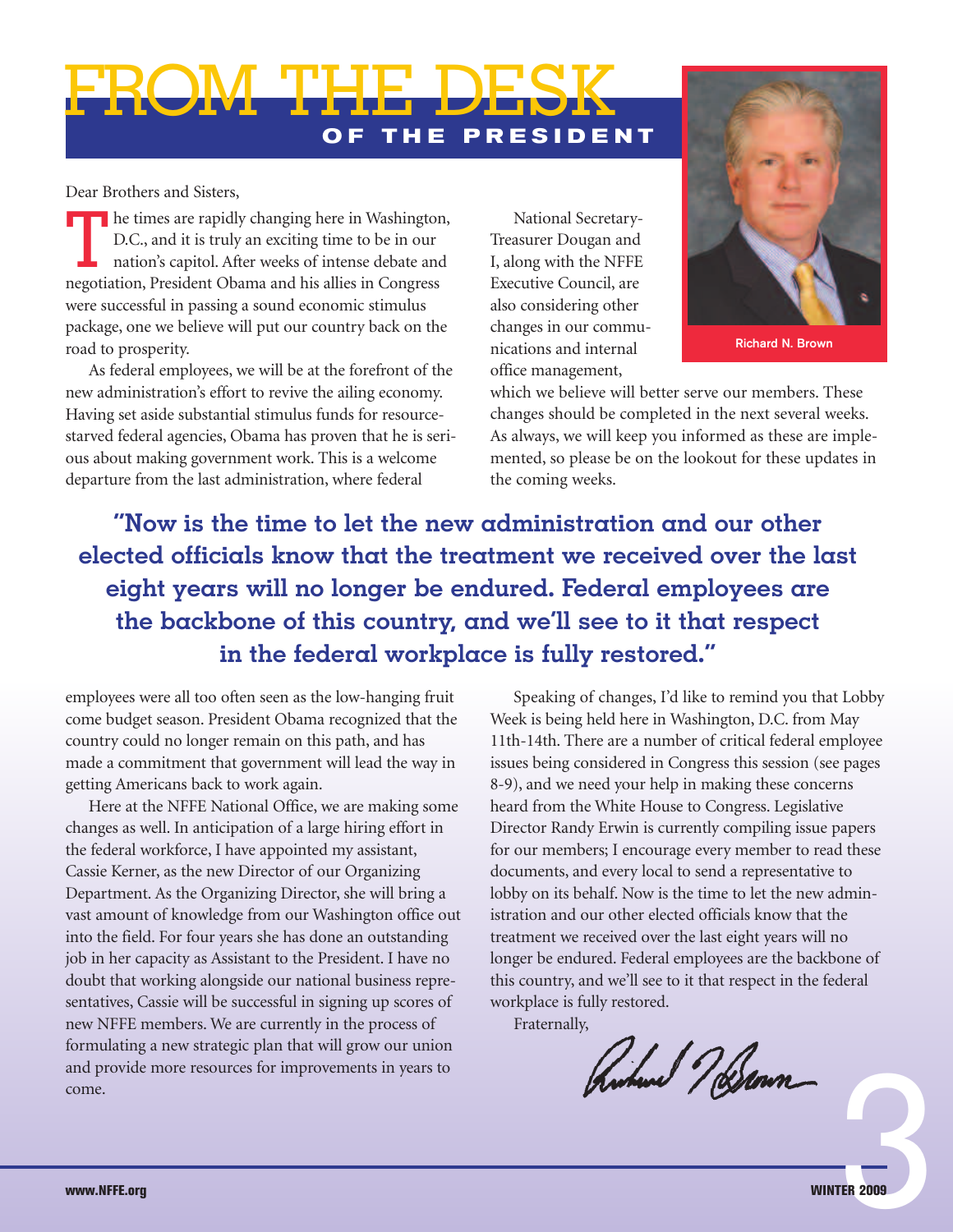### **O F T H E S E C R E TA R Y - T R E A S U R E R** FROM THE DESK

I am happy to report that the backlog of entering and updating membership records in the VLM database has been eliminated. Membership Director Jai Atkins' efforts over the past many months have successfully eradicated the backlog and ensured that the database records are more accurate than at any time since our affiliation with the IAM. Please join me in thanking Jai and acknowledging him for his efforts in getting these records up to date. With respect to entering membership changes and new members into the database, this accomplishment will allow us to transition from backlog to maintenance mode.

As a result of a review of all NFFE locals which was accomplished nearly a year ago, we continue to review and update our financial database. We are cleaning up incomplete and inaccurate records for current NFFE locals, as well as ensuring that historical financial records are

retained. Financial Director Omar Arnold's efforts in this regard are helping us to continue to improve our financial health.

NFFE's 2009 budget was recently approved by the NEC, and I will



be distributing information on the budget, as well as on our income and expense report for calendar year 2008, to locals and councils shortly.

If you have any questions or concerns regarding financial or membership matters, please do not hesitate to contact myself, Omar, or Jai.

## **O F T H E L E G I S L AT I V E D I R E C T O R** FROM THE DESK

e are just a couple of months into a new session of Congress and a new White House Administration, and serious changes impacting the federal workforce have already begun.

Bridges<br>
resourc<br>
logs in By far the biggest news of the new year is passage of the American Recovery and Reinvestment Act of 2009, also known as the stimulus bill, a bold action that is intended to revitalize the slumping economy and create millions of jobs for American workers. Signed by President Obama on February 17th, the bill addresses many of our nation's most pressing priorities, like extending healthcare and unemployment benefits to millions of unemployed American workers, investing in clean energy, and funding projects to build roads and bridges. The package also provides much-needed resources to numerous federal agencies to address backlogs in service and maintenance that built up during the

Bush Administration. For years, NFFE has been hearing from our members about problems associated with this backlog, and the hit that is taking on morale at their agencies. The stim-



**Randy Erwin**

ulus bill is a much-needed step in the right direction to restoring the effectiveness of many federal agencies.

In Congress, lawmakers have been pumping out legislation that, if passed, will impact the federal workforce. Bills that would do the following have been introduced in the 111th Congress:

- Establish a paid parental leave benefit for federal workers caring for a newly born or adopted child.
- Establish an unused sick leave benefit at retirement for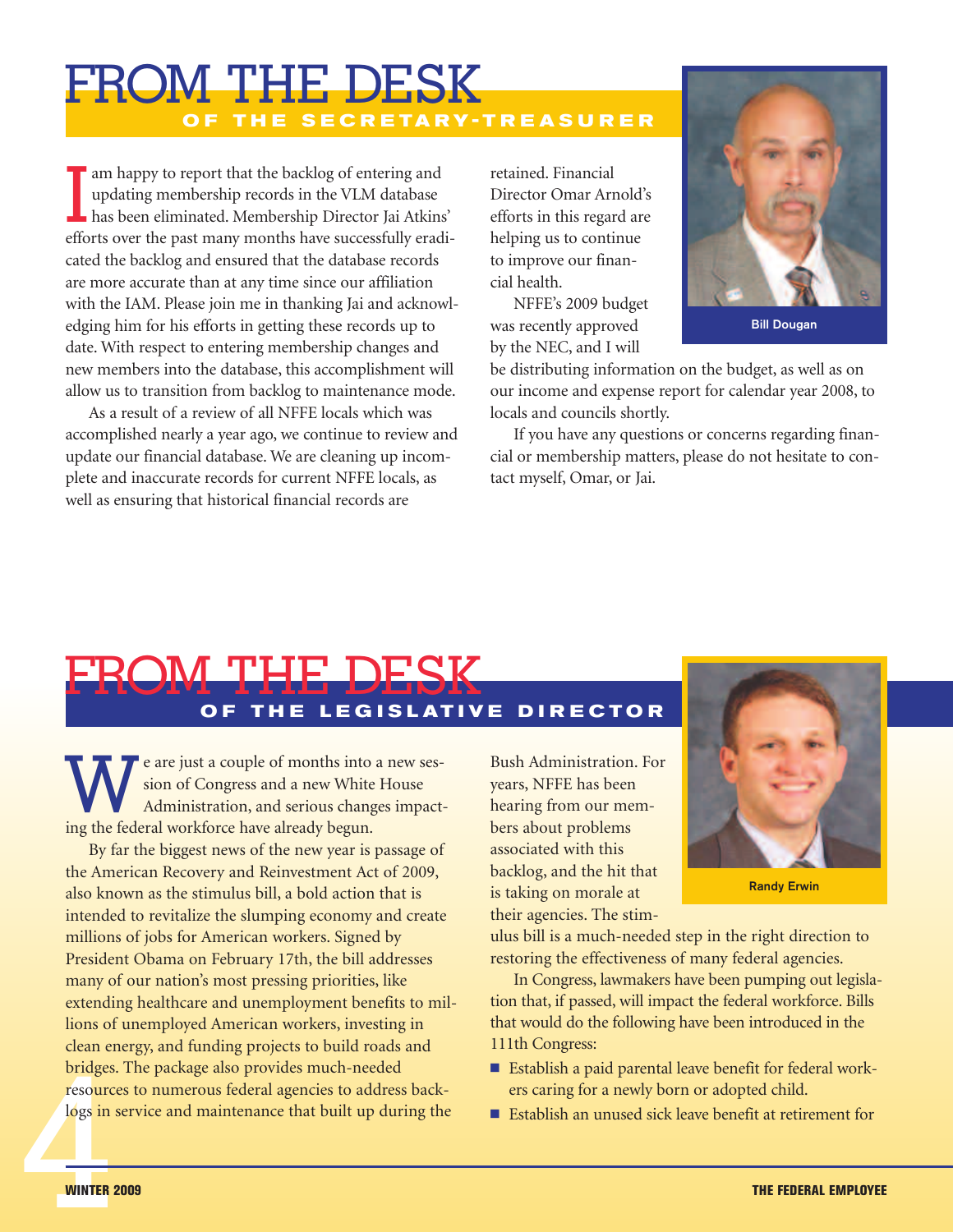**O F T H E G E N E R A L C O U N S E L** FROM THE DESK

Ith the inauguration of President Obama, NFFE<br>moves into the next phase of transition. NFFE<br>has briefed the White House on our highest<br>priorities for the federal workforce in the comine years. In moves into the next phase of transition. NFFE has briefed the White House on our highest priorities for the federal workforce in the coming years. In addition, we submitted agency specific policy papers to make our concerns known to the White House. We now look forward to our ideas and concerns being reflected in the new Administration's policies and regulations.

Meetings and discussions with the White House labor team representatives have resulted in the submission of names to replace Bush appointees to key positions impacting the federal workforce. We have recommended favorable candidates for positions within the FSIP, FLRA, and MSPB. In conjunction with other federal employee unions, NFFE has also mapped out our vision for labor-management partnership under President Obama.

Some of the key positions concerning the federal workforce have already been filled. For example, Carol Waller Pope has been designated FLRA Acting Chairperson. Throughout her more than eight years of service with the Federal Labor Relations Authority, Pope has proven herself to be an infinitely capable and fair-minded public servant. I have the highest confidence that the federal workforce will be well-served with Ms. Pope at the helm.

Progress and change



**Susan Tsui Grundmann**

appear imminent with the issuance of the January 20, 2009 White House Memorandum mandating regulatory review of pending and proposed regulations. The issuance of this memorandum has already resulted in at least one significant postponement of regulations which promulgated under the previous administration with respect to financial filings by labor organizations.

We look forward to this year, which is filled with the promise that the past eight years lacked. And through this transition, we, as always, remain vigilant to your issues and seek more opportunities to serve and protect your legal rights.

workers under the Federal Employees Retirement System (FERS).

- Restore meaningful collective bargaining rights for health care providers at the Department of Veterans Affairs.
- Eliminate the Government Pension Offset (GPO) and Windfall Elimination Provision (WEP) under social security.
- Establish a fair system by which American workers organize unions.

Bills that would do the following are expected to be introduced shortly in the 111th Congress:

- Repeal the National Security Personnel System (NSPS).
- Overhaul the method by which agencies privatize federal civil service jobs.

These are just a few of the legislative priorities NFFE is fighting for in Congress. We will keep you informed as Congress introduces subsequent legislation impacting federal workers. Go to **www.nffe.org** to take action and for the latest updates.

5**ER 2009** With all the changes that have, and continue to occur in government, 2009 is sure to be a transformative year for the federal workforce. Please do all you can this year to make your voice heard by writing letters, making phone calls, and visiting your elected officials. A good opportunity for you to participate is during Lobby Week, which will be held in Washington, D.C. May 11th-14th. Go to the NFFE website for details and registration information. We need your participation to accomplish our goals for the federal workforce this year. We hope to see you there.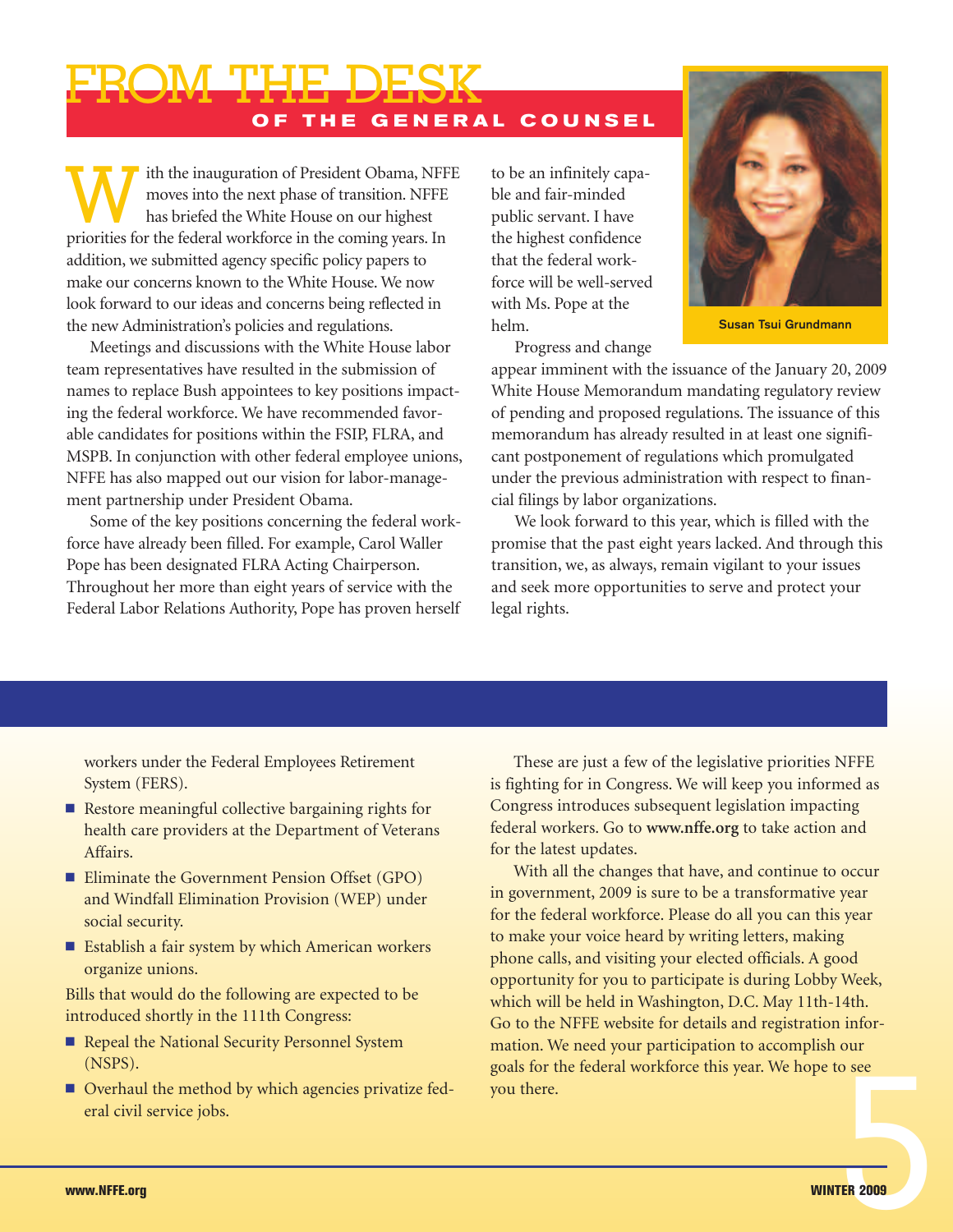## AT NFFE HEADQUARTERS

# NFFE Executive Council Charts Course for 2009

n February 9th and 10th, NFFE's National Executive Council (NEC) met in Washington, D.C. It was the first meeting of the NEC since elections were held during NFFE's national convention last October.

NFFE National President Richard N. Brown conducted the meeting. Also in attendance were National Secretary-Treasurer Bill Dougan and National Vice Presidents (NVPs) Jozef Drózdowski, Patricia La Sala, Kolleen McGrath, John Obst, Tim Ostrowski, Debbie Ransom, and Colin Walle. This was the first meeting for Ostrowski and Walle, who were elected to their first terms as NVP at the 2008 convention.

The NEC accomplished a great deal over the course of two busy days. They listened to reports from President Brown and Secretary-Treasurer Dougan, as well as an update on current legal issues by General Counsel Susan Grundmann, a legislative and public relations update by Legislative Director Randy Erwin, and an overview of recent improvements to NFFE's website by Cory Bythrow (see page 7). Each NEC member also discussed the work they had carried out in their capacity as NVP since the last meeting.

NEC members took a number of actions during last month's meeting which will ensure that NFFE continues to function efficiently. They reviewed the income and expense reports for 2008 and approved the 2009 budget. In compliance with the bylaws, they also elected three trustees from within the NEC: National Secretary-Treasurer Bill Dougan, and National Vice Presidents Debbie Ransom and Kolleen McGrath.

IAM General Vice President Rich Michalski also addressed the group, and discussed the new Obama Administration, the Employee Free Choice Act, and the importance of building our membership.

"This was a very productive and successful meeting," said Brown. "We are all fortunate to have such a dedicated and involved Executive Board. These men and women bring a great deal of insight and experience to our union, and I am grateful for their hard work on behalf of their union brothers and sisters."

### **Support the Employee Free Choice Act**

Example 10 and information on EFCA, go to www.nfte.org and click<br>Support the Employee Free Choice Act! Please make certain that all of<br>your elected officials know where you stand on this important issue.<br>WINTER 2009<br>THE FE The most important fight that labor unions will have in Congress this year will be the Employee Free Choice Act (H.R. 1409), a bill that would enable working people to bargain for better wages, benefits and working conditions by restoring workers' freedom to choose for themselves whether to join a union. The legislation accomplishes this by: Establishing stronger penalties for violation of employee rights during organizing campaigns; providing mediation and arbitration for first-contract disputes; and allowing employees to form unions by signing cards authorizing union representation. For news, updates, and information on EFCA, go to www.nffe.org and click Support the Employee Free Choice Act! Please make certain that all of your elected officials know where you stand on this important issue.

**Employee**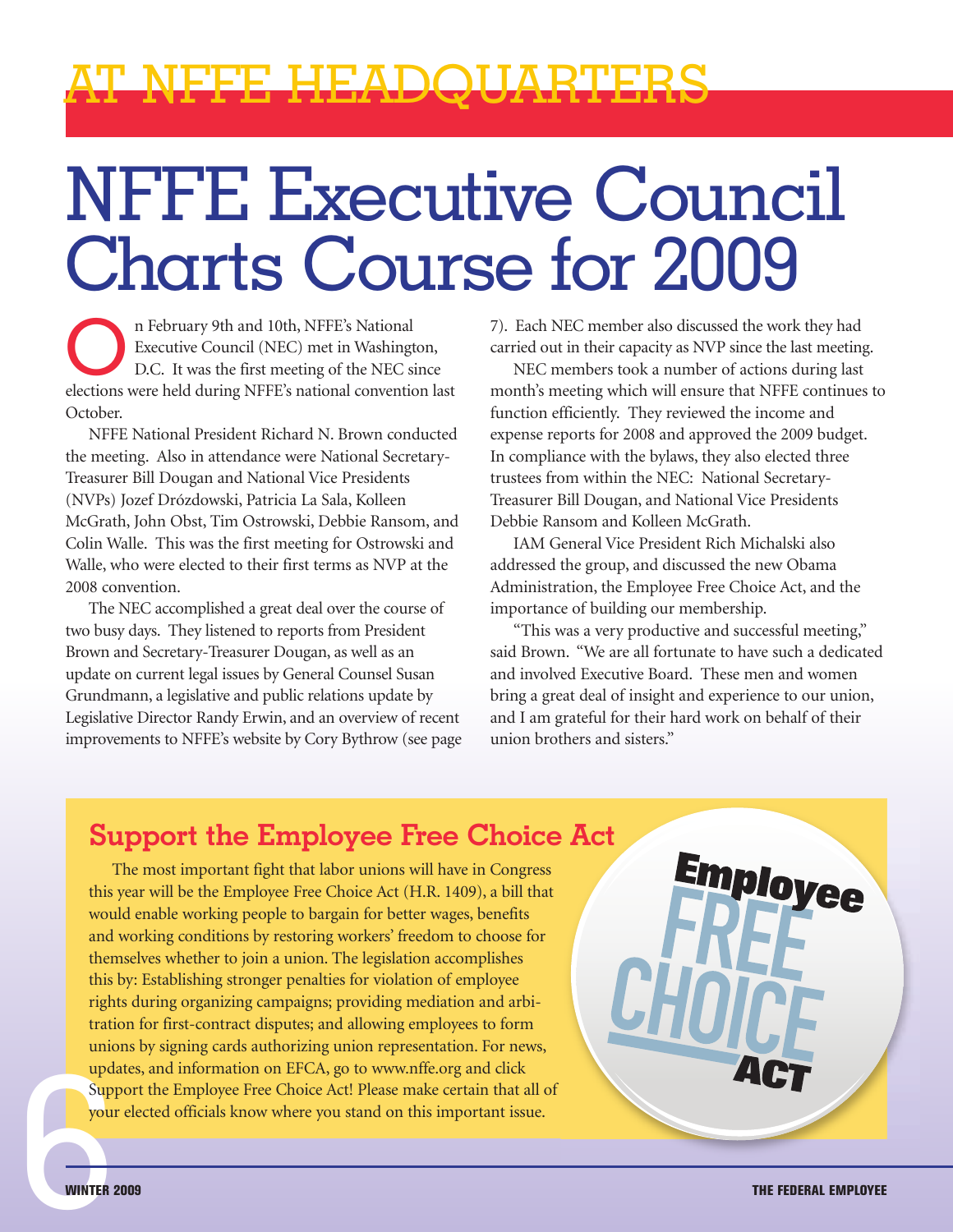## The Numbers are in: Website Sees Traffic Rise Nearly Two-fold

This past year has been one of great change and<br>growth for our website. Both functionally and<br>aesthetically, the website is gradually taking ce growth for our website. Both functionally and aesthetically, the website is gradually taking center stage as the nerve center of NFFE National's communications with its councils and locals throughout the country. With the addition of the Members Only Area, NFFE members may now consume, create, and share privileged information with one another like never before. The recent addition of flash video and the development of in-house filming capabilities offer yet another avenue of communication with the membership. Looking forward, we intend to build on this progress and provide an ever more seamless connection to the members we represent, and those we hope to organize.

In light of these recent successes, NFFE National is



proud to say that the numbers are in, and the website renovations are paying off in abundance. Overall, **www.nffe.org** received nearly a million hits last year, closing out 2008 with a total of 990,260 hits. As shown in the graph below, NFFE's web traffic had increased by an average of 94 percent since renovations went underway in October. During the first nine months of the year, the website averaged 66,856 hits per month. Over the last three months, this figure shot up to an average of 129,519 hits per month — no small jump by any measure.

One seemingly anomalous trend you may see in the data is that the number of individual visitors and visits remained more or less the same throughout the year. Though these statistics remained relatively stable, the vast increase in hits and page hits suggests that those vis-

> itors are staying longer and viewing more content. This gives us great confidence that NFFE's mission and message are getting across stronger than ever as we make it easier to locate and consume important information.

7**ER 2009** In the first month of this new year, NFFE's website received just under 120,000 hits, in spite of the fact that many of us were on holiday leave for some of that time. At this rate, the website is projected to receive a whopping 1.44 million hits in 2009, clearly suggesting that the positive trend is here to stay. Come by and see what all of the hype is about. See you at **www.nffe.org**!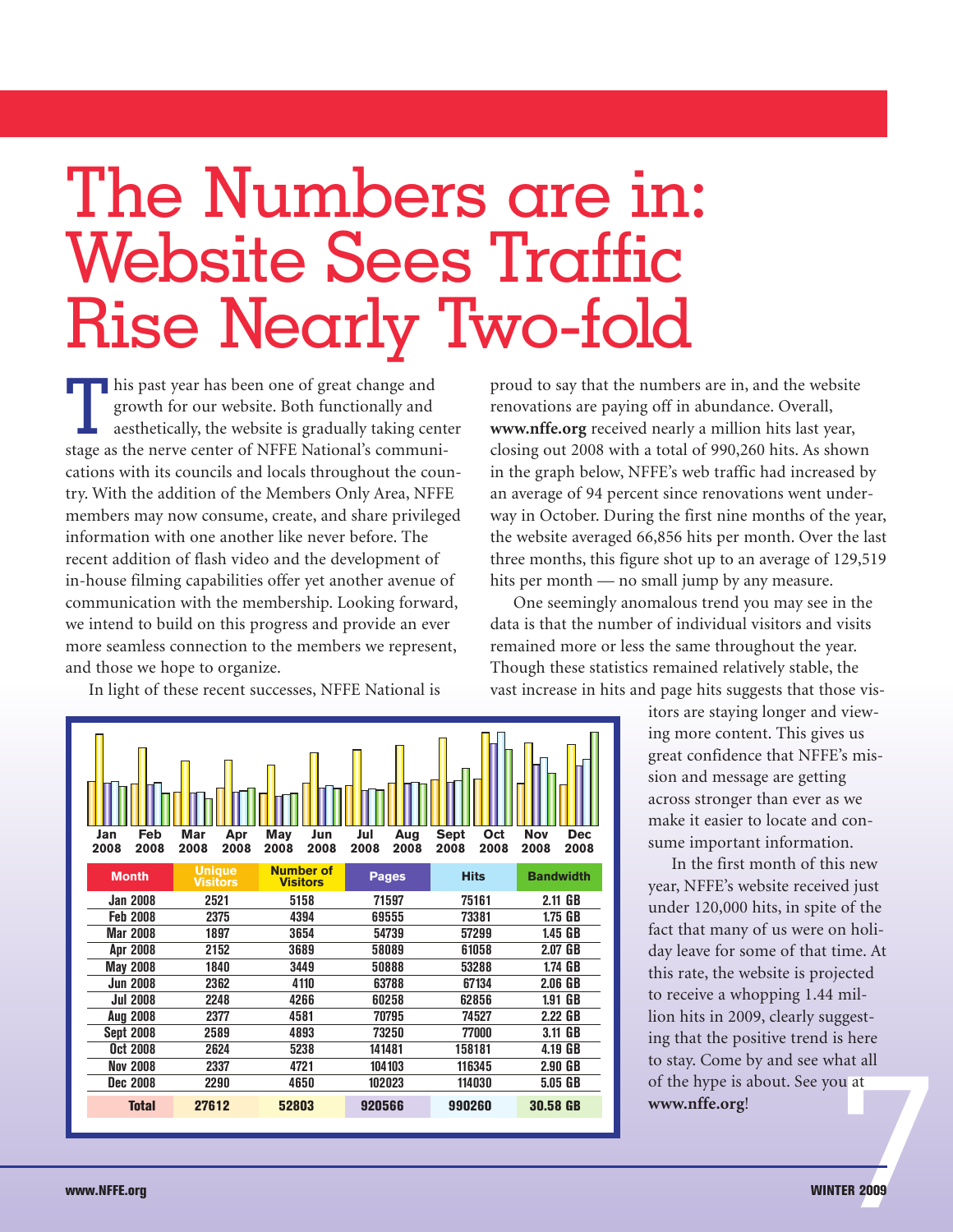## POLITICAL AND LEGISLATIVE

# Get in the Know: Issues Im

With a White House that respects the federal civil<br>service and favorable political majorities in<br>both houses of Congress, the stage is set for a<br>very productive year in terms of legislative and regulatory. service and favorable political majorities in both houses of Congress, the stage is set for a very productive year in terms of legislative and regulatory change impacting federal workers. But it will not happen without the dedicated effort of NFFE-IAM members keeping their elected officials informed about where they stand on important legislation. The following are a number of NFFE's top legislative priorities for 2009. Each and every NFFE member is encouraged to become familiar with these legislative issues and weigh in with their lawmakers on these bills. To take action on these issues and others impacting federal workers, go to **www.nffe.org** and look under "Issues." There you will find talking points, news, and action alerts, which will be useful when contacting your elected officials. Let each of us do our part to make 2009 a great year for the advancement of the federal workforce.

#### **Employee Free Choice Act**

The current system for forming a union is outdated and ineffective, placing too much power in the hands of the employer and leaving workers virtually powerless. For too long, employers have exploited and abused the deficiencies in federal labor law in their efforts to maintain power in the workplace. Often times these employees are harassed—even fired—simply because they want to come together and bargain on behalf of their fellow employees. The Employee Free Choice Act (H.R. 1409), recently reintroduced in the 111th Congress, will enact stiffer penalties for employers who violate workers' rights in elections, it will allow employees to choose whether or not they want representation without being subject to intimidation or harassment by management, and it will ensure that a

mutually agreeable contract is reached in a timely manner. NFFE-IAM strongly supports EFCA.

#### **National Security Personnel System**

The National Security Personnel System (NSPS) is a failed plan that has been fundamentally flawed since its inception. NSPS was never intended to be a modern, good government personnel system. It was intended to eliminate federal employee unions and suppress pay for Department of Defense (DoD) workers. Even after much of DoD's authority to create a new personnel system was revoked in the FY08 Defense Authorization Bill, the Department has continued to spend hundreds of millions of dollars in implementing this ill-conceived plan. Pay and promotion systems under NSPS are unfair, and have severely diminished morale within DoD. NFFE-IAM supports full repeal of NSPS in the fiscal year 2010 Defense Authorization bill.

### **FERS Sick Leave Equity Act**

Currently, federal employees under the Federal Employees Retirement System (FERS) receive no credit for unused sick time upon retirement, whereas their counterparts in the Civil Service Retirement System (CSRS) do. This discrepancy is unfair to many federal workers and it gives incentive for FERS employees to use up their sick time as retirement approaches, costing the government millions of dollars in lost efficiency. Congress should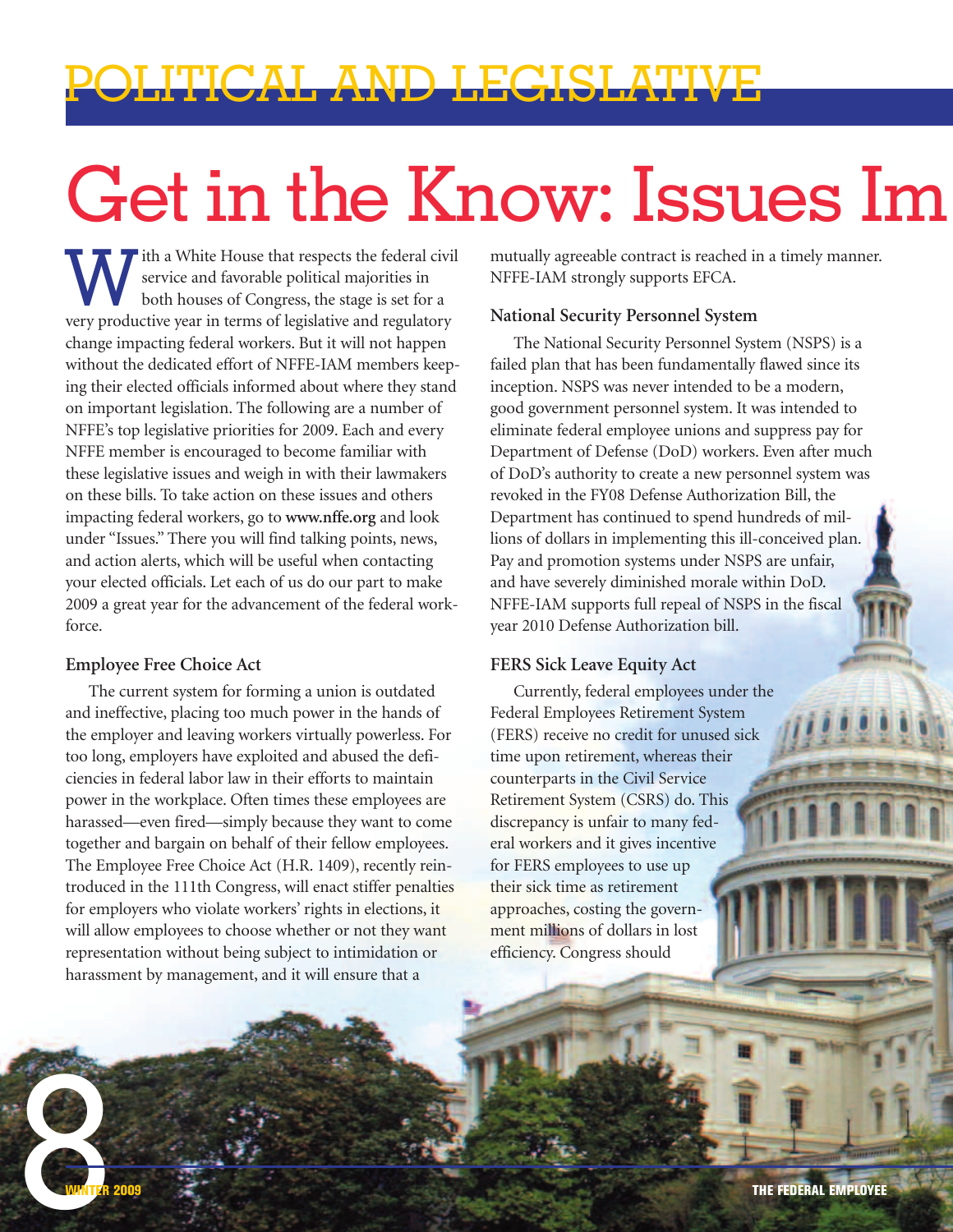# pacting You in 2009

address this growing problem by passing the FERS Sick Leave Equity Act (H.R. 958), a bill that would provide federal employees enrolled under FERS a modest increase to their pension benefit for unused sick leave at retirement. NFFE-IAM strongly supports the FERS Sick Leave Equity Act.

## **Locality Pay For Alaska, Hawaii, and U.S. Territories**

The passage of the Federal Employee Pay Comparability Act of 1990 (FEPCA) was intended to close the large pay gap between federal employees and private sector employees doing similar work. FEPCA established locality pay in the 48 contiguous states, but excluded Alaska, Hawaii, and the U.S. territories, that would instead receive yearly COLA payments. Whereas locality pay accumulates over the course of a career and factors toward one's retirement annuity, COLA payments do not and are thus excluded when calculating retirement annuity. The Non-Foreign Area Retirement Equity Assurance Act (H.R. 1266-S. 507 Non-Foreign AREA Act), would move these areas under the locality pay system, thereby establishing retirement equity to federal employees stationed in the non-contiguous states and territories. NFFE-IAM strongly supports the Non-Foreign AREA Act.

#### **Federal Employees Paid Parental Leave Act**

The Federal Employees Paid Parental Leave Act of 2009 (FEPPLA) would grant federal employees four weeks of paid parental leave when caring for a newly born or adopted child. Currently, federal employees are not given any paid leave during this time. Under current law, new parent(s) are only allowed up to 12 weeks of unpaid leave and may use their annual and sick leave to supplement the lost wages. NFFE-IAM supports FEPPLA (H.R. 6262/S. 354), because federal employees should not have to choose between bringing home a paycheck and caring for their newly born or adopted child.

### **Restore Collective Bargaining for VA Health Care Providers**

Over the last several years, Department of Veterans Affairs (VA) health care professionals have seen their collective bargaining rights diminish appreciably. Agency management's improperly broad interpretation of a certain provision in federal labor law has allowed them to circumvent the bargaining process on numerous critical issues, and the effect is taking its toll on the morale of VA health care providers. It is time for Congress to do what is right for VA workers and the veterans for whom they provide care by passing S. 362/H.R. 949, which will eliminate the collec-

tive bargaining exceptions under Sec. 7422 of Title 38.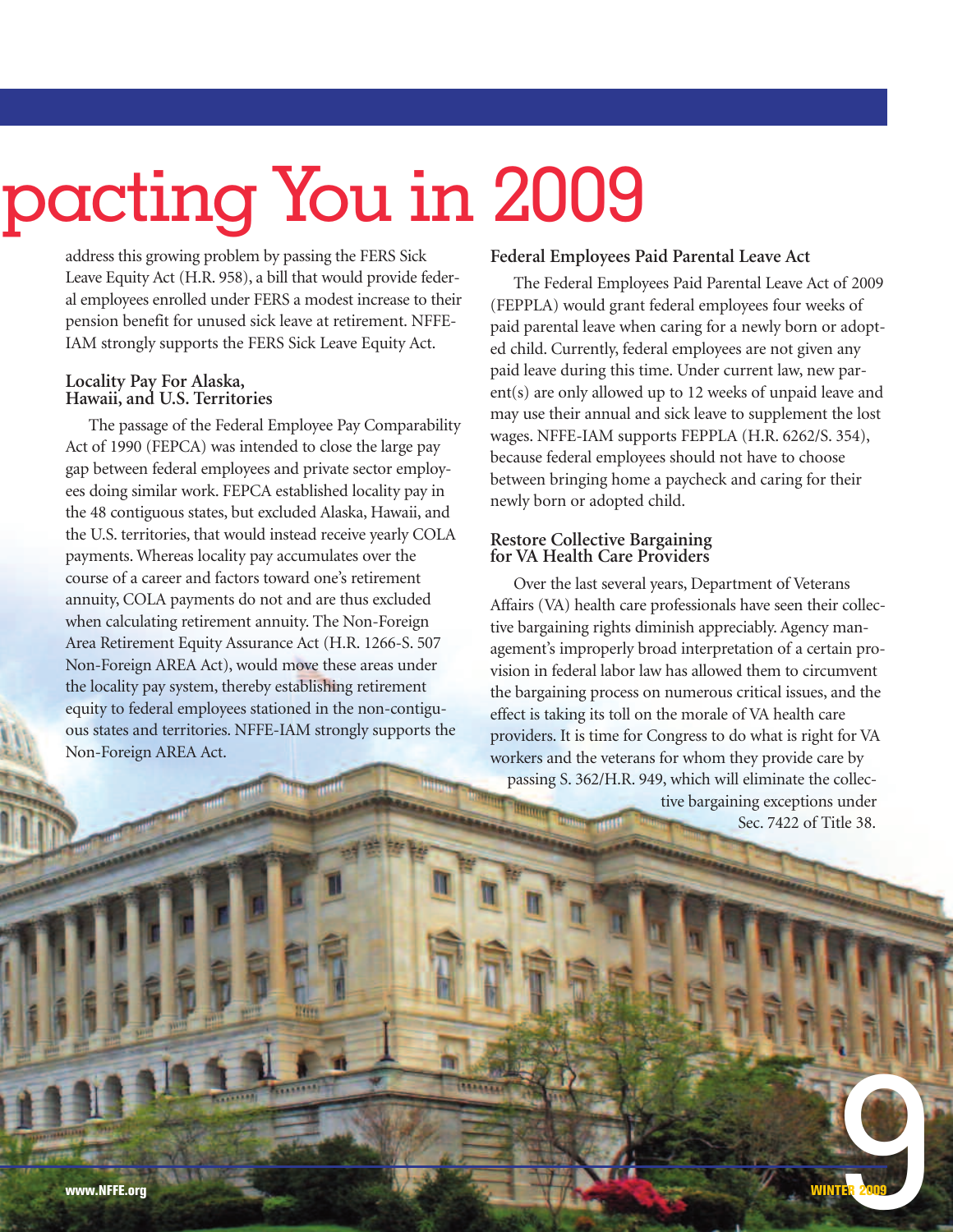

## NFFE Elected to Represent Professional Employees at Forest Service Regional Office

ast month, professional employees at the U.S. Forest Service's Eastern Region Regional Office,  $\blacksquare$  located in Milwaukee, WI, chose NFFE as their exclusive bargaining representative. The non-professional employees working from the office were already represented by NFFE Local 2165 prior to the election process, but the local now represents both the professional and non-professional employees who work in that office and at remote locations.

The inclusion of the professional employees added 43 potential new members to the bargaining unit. Professional employees at the local hold a wide variety of positions within the Forest Service, including soil scientists, engineers, foresters, hydrologists, and fire management officials.

The unit now also includes employees on the Technical Services Team. This team of civil engineers, scattered throughout the northeastern United States, furnishes in-house architectural and engineering services to national forests in the region. The Technical Services Team was created as a means of reducing contracting costs after NFFE discovered that nearly \$2 million per year was being spent on architectural and engineering service contracts in the region.

The successful expansion of Local 2165 resulted from more than a year of hard work and collaboration. Art Johnson, Chief Steward on the Chequamegon-Nicolet National Forest, took a job in the Milwaukee Regional Office, and began circulation of a petition for representation among its professional employees in November of 2007. Johnson, whose duty station is in Duluth, MN, collected signatures as he traveled around the region. In June of 2008, after being contacted by NFFE National Vice President John Obst, Regional Office Steward Dick Hart and local member Leon Laveign diligently collected the rest of the necessary signatures in Milwaukee, where the majority of the professional employees work. The signatures were turned over to



**NFFE Local 2165 member Leon Laveign and Steward Richard Hart played key roles in the successful campaign to organize workers at the Eastern Region Regional Office of the U.S. Forest Service.**

NFFE Business Representative Gary Johanson, and the election petition was promptly submitted to the Federal Labor Relations Authority (FLRA) in October, 2008, while NFFE's National Convention was taking place nearby in Milwaukee. Forest Service management officials disputed the size of the bargaining unit with the FLRA, which oversees representational elections, but due to the diligence of several union representatives including NFFE National Vice President Jozef Drozdowski, NFFE prevailed in holding the unit size at 43.

Obst, Regional Office Steward Dick Hart and local member<br>
10.000 Laveign diligently collected the rest of the necessary<br>
10.000 Vice President John Obst, and NFFE Business Representa-<br>
10.000 Vice President John Obst, and A number of individuals deserve credit for bringing union representation to the professional employees at Local 2165. This election would not have been possible without the dedication of Local 2165 Chief Steward Art Johnson, Steward Richard Hart, member Leon Laveign, Forest Service Council Region 9 Vice President and NFFE National Vice President Jozef Drozdowski, NFFE National Vice President John Obst, and NFFE Business Representative Gary Johanson. Thank you for your hard work, and congratulations on a successful campaign!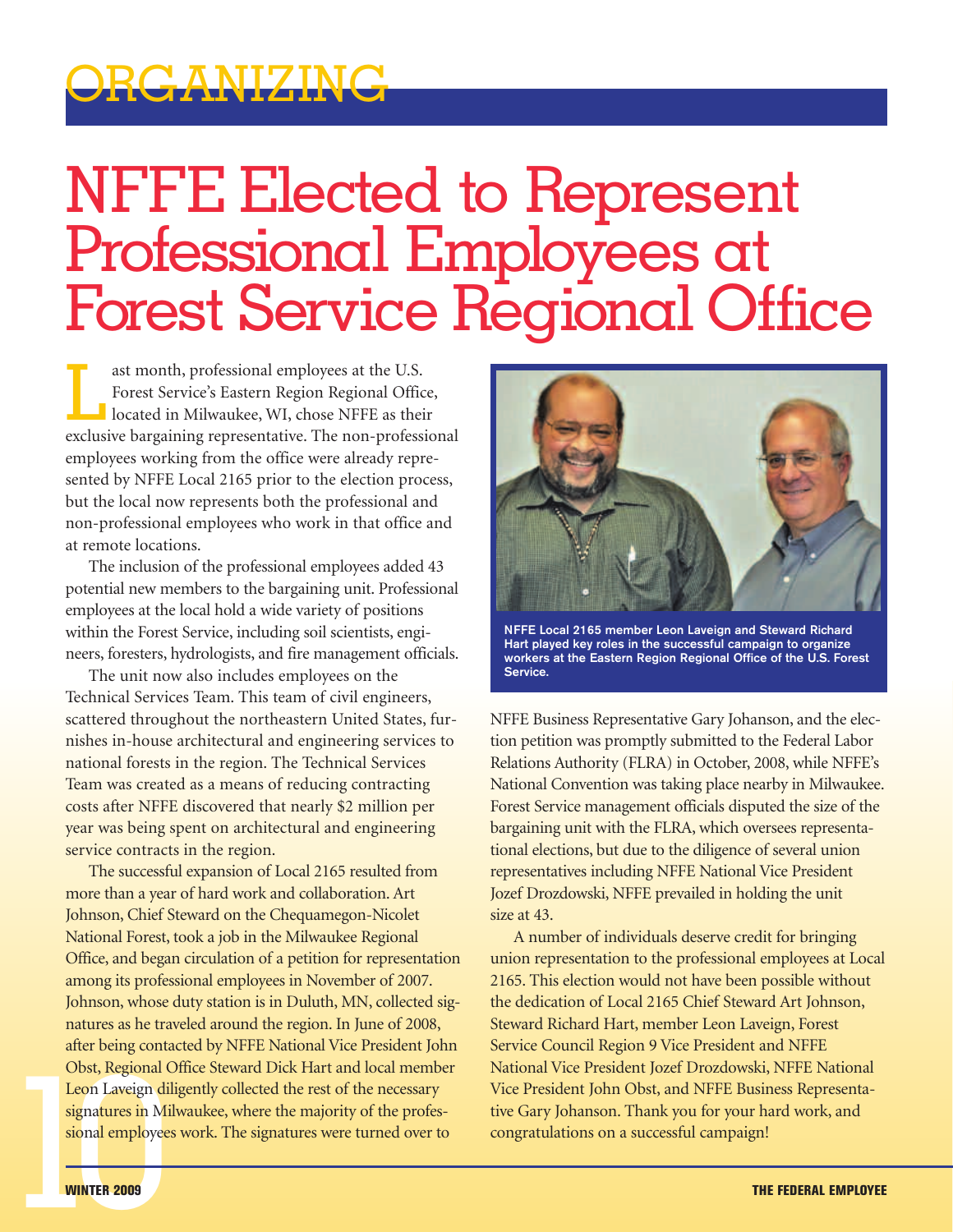

# Excitement Builds for 2009 Lobby Week

The annual Legislative Conference, better known to NFFE members as Lobby Week, is one of the high points of the year for NFFE-IAM members. It brings together union brothers and sisters from around the country, and allows us to work together to advance the interests of working men and women. With the new presidential administration, this year's conference promises even greater potential for bringing about change.

Delegate registration will be held from 9am until 12:30 pm on Monday, May 11th, and again from 8 – 9am on Tuesday, May 12th. The general session will begin at 1:30pm on Monday, May 11th and at 9am on the remaining days, and will feature speeches by several key political and union figures. The general session will conclude by noon on Tuesday and Wednesday, leaving afternoons free for lobbying on Capitol Hill. Thursday morning's session will be spent reviewing the Conference and delegates' lobbying efforts. A number of social events will also be held throughout the week, including a Congressional reception at the Hyatt on Wednesday evening.

A block of rooms is being held at the Hyatt at a rate of \$247/night for single or double occupancy. The cutoff date for the room rate at the Hyatt is April 2nd. To make reservations, call the Hyatt Regency Washington at (202) 737- 1234 and indicate that you are with the International



**The Hyatt Regency Washington, location of the 2009 IAMAW Legislative Conference.**



**VA Council President Bob Redding (left) and Scott Barry (right) of NFFE Local 225 meet with Sen. Byron Dorgan (D-ND).**

Association of Machinists and Aerospace Workers. It is not uncommon for the block of rooms to sell out, so we encourage anyone interested in attending to make their arrangements as soon as possible.

You can find more information on Lobby Week as well as a conference registration form at **www.nffe.org** under the button "Lobby Week."

"Lobby Week is always a great event for NFFE, and we know that 2009 will be no exception," said NFFE National President Richard N. Brown. "It is a wonderful opportunity for members to unite and bring the issues that matter to them to the attention of their Congressional representatives. We look forward to seeing as many NFFE representatives as possible in Washington for Lobby Week."

The Hyatt Regency Washington, location of the 2009 IAMAW **Example 2009** IAMAW **Example 2009** 2009 IAMAW **Example 2009 Example 2009 Example 2009 Example 2009 Example 2009 Example 2009 Example 2009 Example 2009 "With the new presidential administration, this year's conference promises even greater potential for bringing about change."**